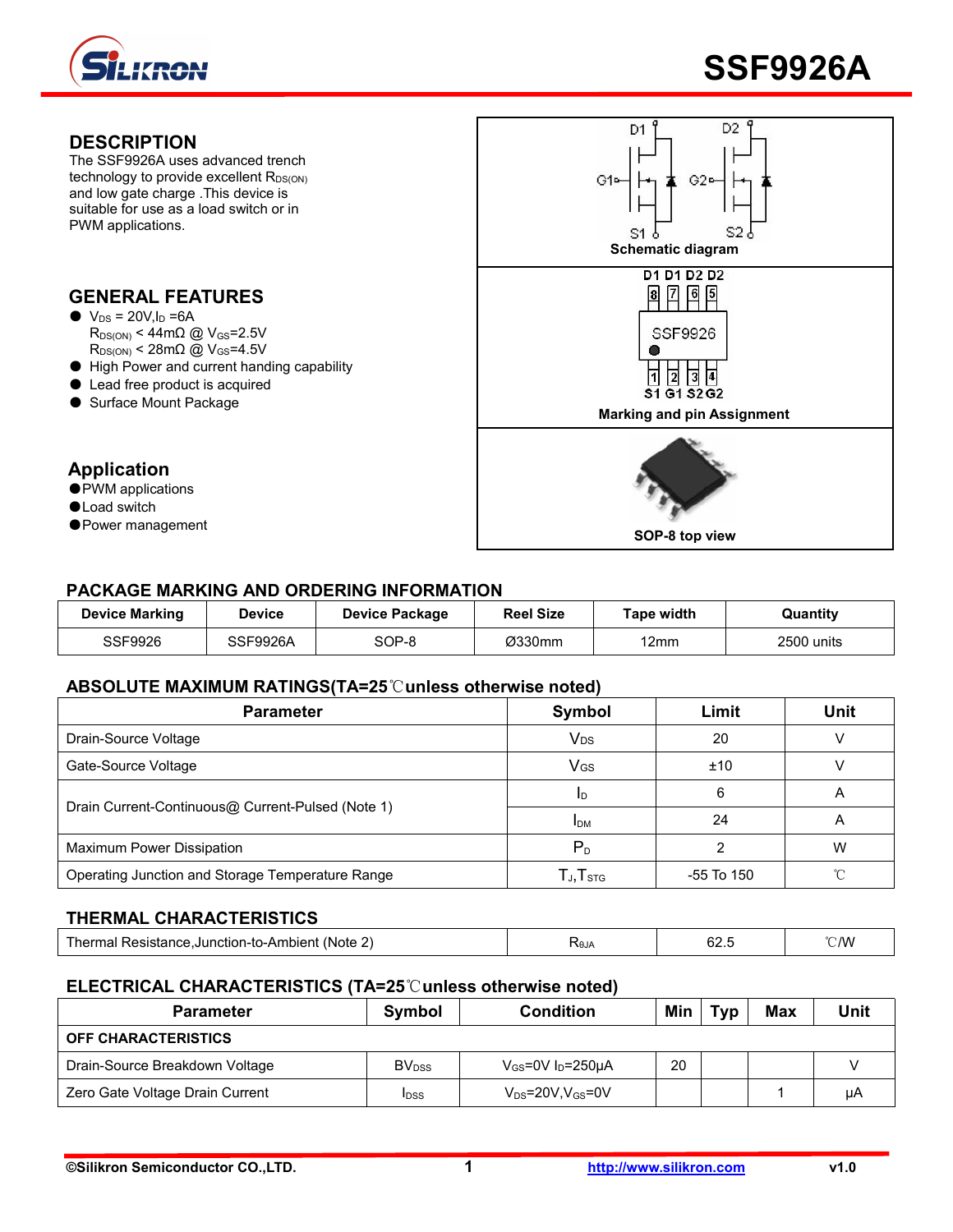

| Gate-Body Leakage Current                 | <b>I</b> GSS          | $V_{GS} = \pm 10V$ , $V_{DS} = 0V$                                          |     |      | ±100 | nA        |
|-------------------------------------------|-----------------------|-----------------------------------------------------------------------------|-----|------|------|-----------|
| <b>ON CHARACTERISTICS (Note 3)</b>        |                       |                                                                             |     |      |      |           |
| Gate Threshold Voltage                    | $V_{GS(th)}$          | $V_{DS} = V_{GS}I_D = 250 \mu A$                                            | 0.6 | 0.75 | 1.5  | V         |
| Drain-Source On-State Resistance          |                       | $V_{GS} = 4.5V$ , $I_D = 6A$                                                |     | 22.5 | 28   | $m\Omega$ |
|                                           | $R_{DS(ON)}$          | $V_{GS} = 2.5V$ , $I_D = 5.2A$                                              |     | 32   | 44   | $m\Omega$ |
| Forward Transconductance                  | $g_{FS}$              | $V_{DS} = 5V$ , $I_D = 4.5A$                                                |     | 18   |      | S         |
| <b>DYNAMIC CHARACTERISTICS (Note4)</b>    |                       |                                                                             |     |      |      |           |
| Input Capacitance                         | $C_{\text{lss}}$      |                                                                             |     | 550  |      | <b>PF</b> |
| <b>Output Capacitance</b>                 | $C_{\text{oss}}$      | $V_{DS} = 8V, V_{GS} = 0V,$<br>$F = 1.0 MHz$                                |     | 140  |      | <b>PF</b> |
| Reverse Transfer Capacitance              | C <sub>rss</sub>      |                                                                             |     | 120  |      | <b>PF</b> |
| <b>SWITCHING CHARACTERISTICS (Note 4)</b> |                       |                                                                             |     |      |      |           |
| Turn-on Delay Time                        | $t_{d(on)}$           | $V_{DS}$ =10V,V <sub>GS</sub> =4.5V,R <sub>GEN</sub> =6 $\Omega$<br>$In=1A$ |     | 9.6  |      | nS        |
| Turn-on Rise Time                         | $t_{r}$               |                                                                             |     | 6.5  |      | nS        |
| Turn-Off Delay Time                       | $t_{d(off)}$          |                                                                             |     | 28   |      | nS        |
| <b>Turn-Off Fall Time</b>                 | t                     |                                                                             |     | 6    |      | nS        |
| <b>Total Gate Charge</b>                  | Q <sub>g</sub>        | $V_{DS}$ =10V.In=3A.V $_{GS}$ =4.5V                                         |     | 6    |      | nC        |
| Gate-Source Charge                        | $Q_{gs}$              |                                                                             |     | 1.5  |      | nC        |
| Gate-Drain Charge                         | $Q_{gd}$              |                                                                             |     | 1.5  |      | nC        |
| <b>DRAIN-SOURCE DIODE CHARACTERISTICS</b> |                       |                                                                             |     |      |      |           |
| Diode Forward Voltage (Note 3)            | <b>V<sub>SD</sub></b> | $V_{GS}$ =0V, $I_S$ =1.7A                                                   |     | 1    | 1.2  | V         |
|                                           |                       |                                                                             |     |      |      |           |

## **NOTES:**

**1.** Repetitive Rating: Pulse width limited by maximum junction temperature.

**2.** Surface Mounted on 1in<sup>2</sup> FR4 Board, t ≤ 10 sec.

**3.** Pulse Test: Pulse Width ≤ 300μs, Duty Cycle ≤ 2%.

**4.** Guaranteed by design, not subject to production testing.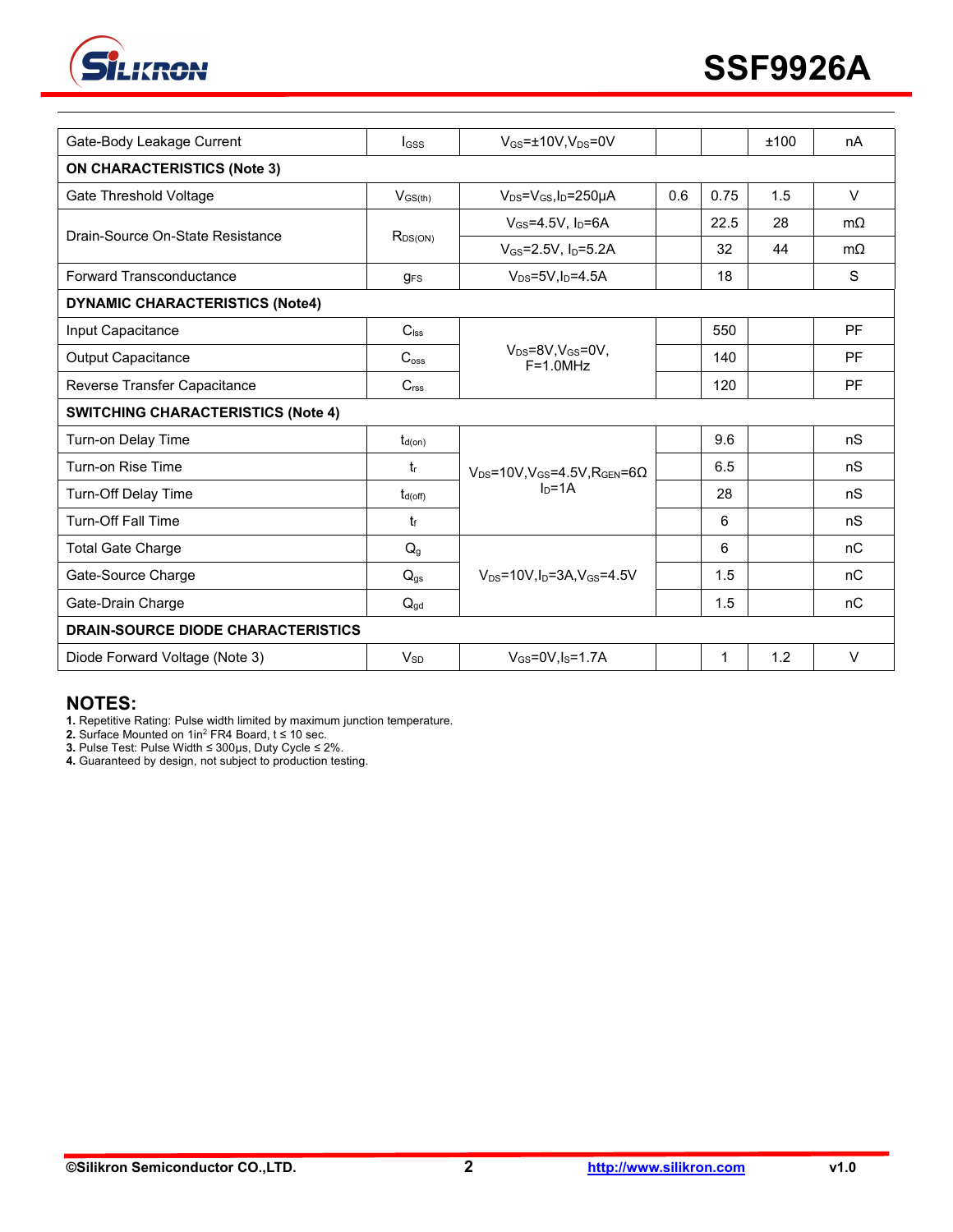

## **TYPICAL ELECTRICAL AND THERMAL CHARACTERISTICS**



**Square Wave Pluse Duration(sec) Figure 3: Normalized Maximum Transient Thermal Impedance**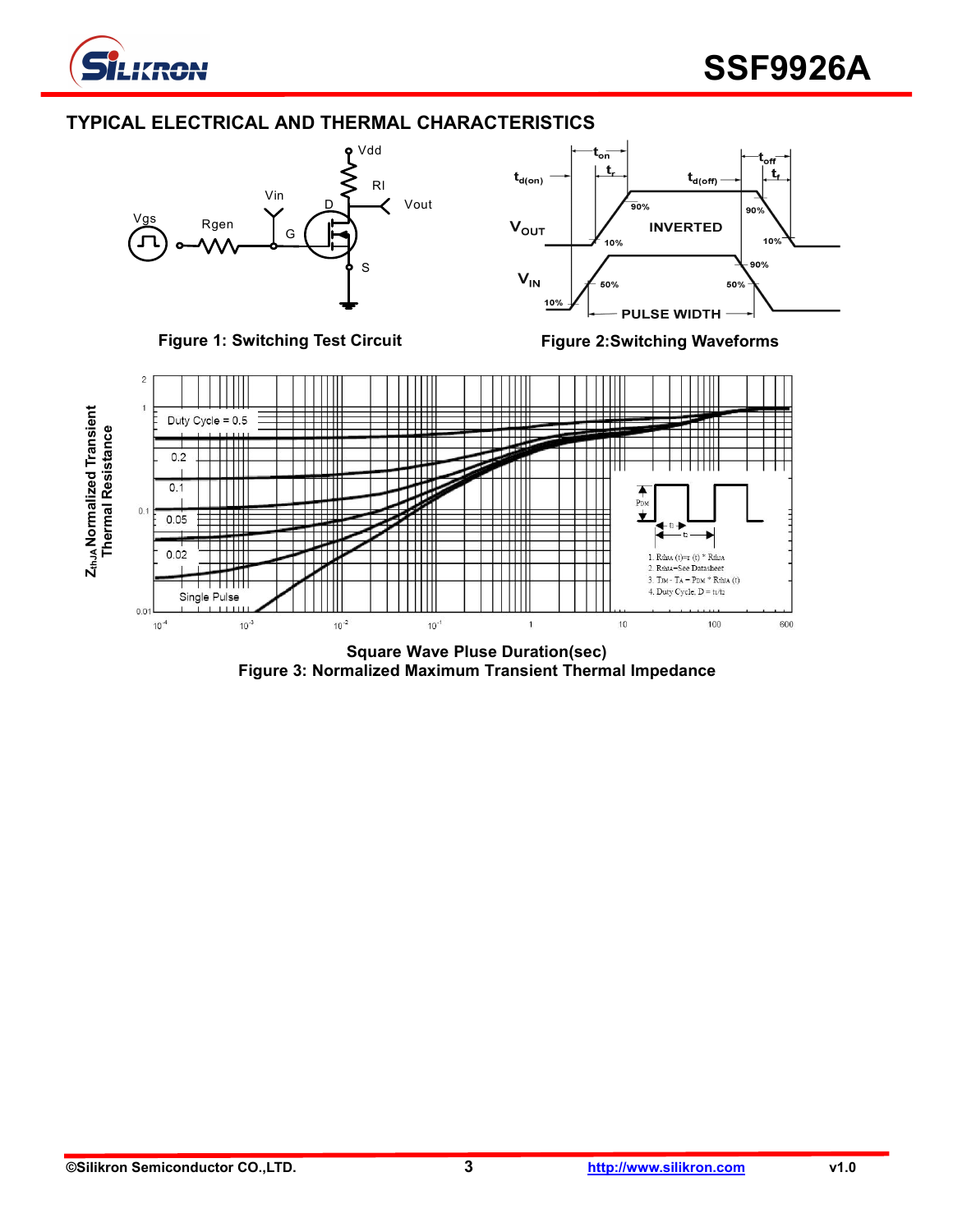![](_page_3_Picture_0.jpeg)

# **SOP-8 PACKAGE INFORMATION**

![](_page_3_Figure_3.jpeg)

![](_page_3_Figure_4.jpeg)

# Seating Plane Gauge Plane -0.25 ł L ♦ ♦ h x 45 $^{\circ}$  $\mathcal{C}$

#### RECOMMENDED LAND PATTERN

![](_page_3_Figure_7.jpeg)

#### **Dimensions in millimeters** Symbols Min. Nom. Max.  $1.35$ 1.65  $1.75$ A A<sub>1</sub>  $0.10$ 0.25  $\frac{1}{\sqrt{1-\frac{1}{2}}}$  $A2$  $1.25$ 1.65 1.50  $\mathsf b$  $0.51$  $0.31$  $\sim$  $\mathbf c$ 0.17  $0.25$  $\overline{\phantom{a}}$  $\overline{D}$ 4.80 4.90 5.00 E<sub>1</sub> 3.80 3.90 4.00 1.27 BSC e Е 5.80 6.00 6.20  $\boldsymbol{\mathsf{h}}$  $0.25$  $\overline{\phantom{a}}$ 0.50 L 0.40 1.27  $\frac{1}{2}$  $\pmb{\Theta}$  $0^\circ$  $8^\circ$ ÷

### **Dimensions in inches**

| Symbols | Min.        | Nom.      | Max.      |  |  |  |
|---------|-------------|-----------|-----------|--|--|--|
| A       | 0.053       | 0.065     | 0.069     |  |  |  |
| A1      | 0.004       |           | 0.010     |  |  |  |
| A2      | 0.049       | 0.059     | 0.065     |  |  |  |
| b       | 0.012       |           | 0.020     |  |  |  |
| c       | 0.007       |           | 0.010     |  |  |  |
| D       | 0.189       | 0.193     | 0.197     |  |  |  |
| E1      | 0.150       | 0.154     | 0.157     |  |  |  |
| e       |             | 0.050 BSC |           |  |  |  |
| E       | 0.228       | 0.236     | 0.244     |  |  |  |
| h       | 0.010       |           | 0.020     |  |  |  |
| L       | 0.016       |           | 0.050     |  |  |  |
| θ       | $0^{\circ}$ |           | $8^\circ$ |  |  |  |

## **NOTES**:

- 1. Dimensions are inclusive of plating
- 2. Package body sizes exclude mold flash and gate burrs. Mold flash at the non-lead sides should be less than 6 mils.
- 3. Dimension L is measured in gauge plane.
- 4. Controlling dimension is millimeter, converted inch dimensions are not necessarily exact.